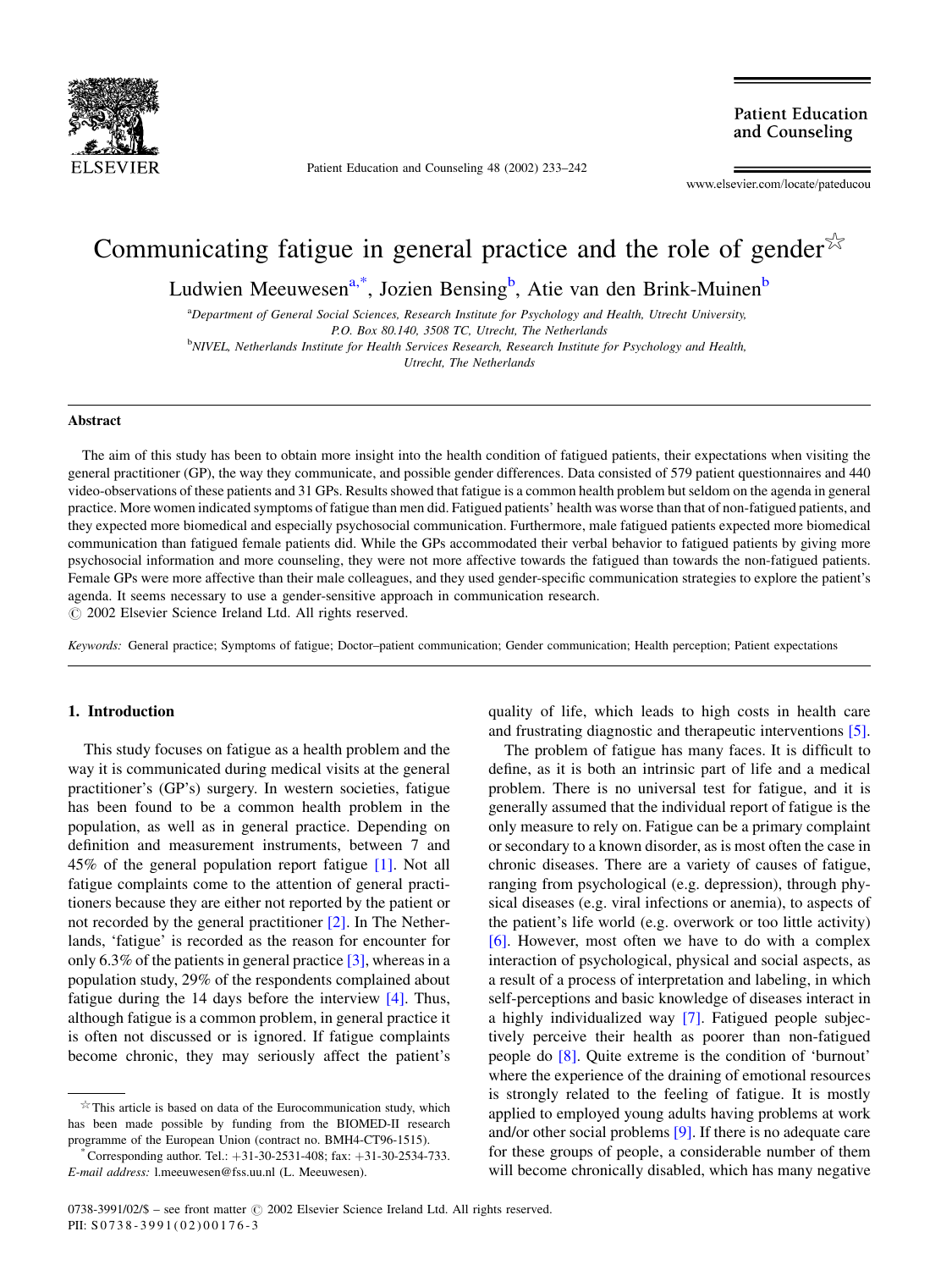consequences on a personal as well as a societal level. The Netherlands sees an intensive social debate, because nearly 1 million people are work-disabled here, and 30% of them for psychosocial reasons or because of 'burnout'. It is remarkable that the recent rapid increase of burnout concerns women [\[10\].](#page-8-0) Generally, women complain more about fatigue than men do [\[11,12\]](#page-8-0), especially when they are young and highly educated  $[8]$ . Having to combine employment with child-care, women constitute a fatigue-syndrome riskgroup. However, they are only slightly more likely to present fatigue as a complaint to their physician [\[12\].](#page-8-0)

Although there is an increase in knowledge over the past years regarding epidemiology, causes, perceptions, and experiences of fatigue, the way patients and doctors communicate about fatigue remains still quite unknown as a scientific issue. Because most of the time fatigue cannot be diagnosed objectively, for instance by means of laboratory tests [\[12\]](#page-8-0), the only way to understand the patient's fatigue is by listening to the patient and by paying attention to his/her complaints. Adequate doctor–patient communication is considered of utmost importance in the process of guiding patients with complaints of fatigue, and it involves affective and instrumental behavior. When patients are sicker or emotionally more distressed, medical communication seems to be even more complicated  $[13]$ . In order to stimulate patients to disclose their concerns, it is necessary to establish adequate patient-centered communication [\[5,14\]](#page-8-0). The instrumental communication (questions, answers, information gathering, counseling) will help the doctor to get a more complete picture of the patient's complaints and to propose an effective treatment. Affective behavior of the physician, such as empathy, contributes substantially to the patient's satisfaction and quality of care [\[5\],](#page-8-0) by fulfilling the patient's need to be recognized and understood. Patients have two basic needs: the cognitive need to be informed and the emotional need to be taken seriously [\[15\]](#page-8-0). In the case of fatigue or psychosocial problems, patients may expect more at the emotional level, which results in a stronger appeal to the affective behavior of the doctors. Patients need enough room to report their problems and to feel that they are taken seriously. Affective behavior is also an essential element in technical–medical care, e.g. the physician's affective behavior has also a facilitating effect on the information exchange between the patient and the GP [\[5\]](#page-8-0). Depending on the specific needs of the patient, a balance between affective and instrumental behavior has to be found.

For many reasons doctors differ from one another in their communicative styles. One of these differences has to do with gender. It is repeatedly confirmed that male physicians show more controlling and directive behavior, while female doctors are more attentive and non-directive [\[16\]](#page-8-0). Female doctors pay more attention to a good relationship with the patient and counsel more frequently about psychosocial aspects of the complaints compared to male doctors [\[16–19\]](#page-8-0). They also prescribe less medication, and attend more to the feelings and experiences of the patients  $[20,21]$ . In sum, female doctors as

a group seem to be more patient-centered, especially with female patients. If female patients have a possibility to choose, they tend to prefer a female doctor [\[22\].](#page-9-0) What is 'gendered' is not only the prevalence of fatigue, but also the physician's behavior. By their patient-centered style, female doctors may be more sensitive to the specific needs of fatigued patients. The aim of this study is to gain more insight, besides general factors, into the specific role of gender in communicating fatigue in general practice.

The research questions that will be dealt with are:

- 1. How many patients feel fatigued when consulting a GP, and what is their health status? Are there gender differences?
- 2. What do fatigued patients expect from the communication aspect of the medical visit, compared to nonfatigued patients? Are there gender differences?
- 3. Are there any differences in communication styles between fatigued and non-fatigued patients? Are there gender differences?
- 4. Are there any communication differences among GPs in relation to patients' level of fatigue? Are there gender differences among GPs?

While there is a gap in the prevalence of fatigue in the population and in complaining about fatigue in medical consultation, it seems relevant to investigate the specific role of gender, besides general factors. On the basis of the relevant literature, it is hypothesized that many patients will experience feelings of fatigue, and that their health condition will be worse. They will expect more communication with the GP, both instrumentally—because of the ambiguity and uncertainties in fatigue—and emotionally. This tendency will be stronger for female patients regarding female doctors. We also expect an effect of gender on the communication process, with female doctors tending to be more sensitive to the needs of the fatigued patients.

# 2. Method

## 2.1. Subjects and procedures

The study has been based on data of 579 patients and 31 doctors, being the Dutch part of the Eurocommunication study [\[23,24\].](#page-9-0) Collecting data of patients' fatigue complaints was limited to the Dutch sample. For the Dutch part of the Eurocommunication study, 31 GPs (15 male and 16 female) were included in the study, having signed informed consent forms before the data collection started. The mean age of the GPs was 45 years (youngest 32 years, oldest 62 years).

Consecutive patients of all ages consulting the GP on the day of data collection were approached and asked for a written informed consent before the consultation. Patients were free to cooperate or not. About 16% of the patients refused to participate. The patient sample  $(n = 579)$  consisted of 223 men and 356 women. There were nearly twice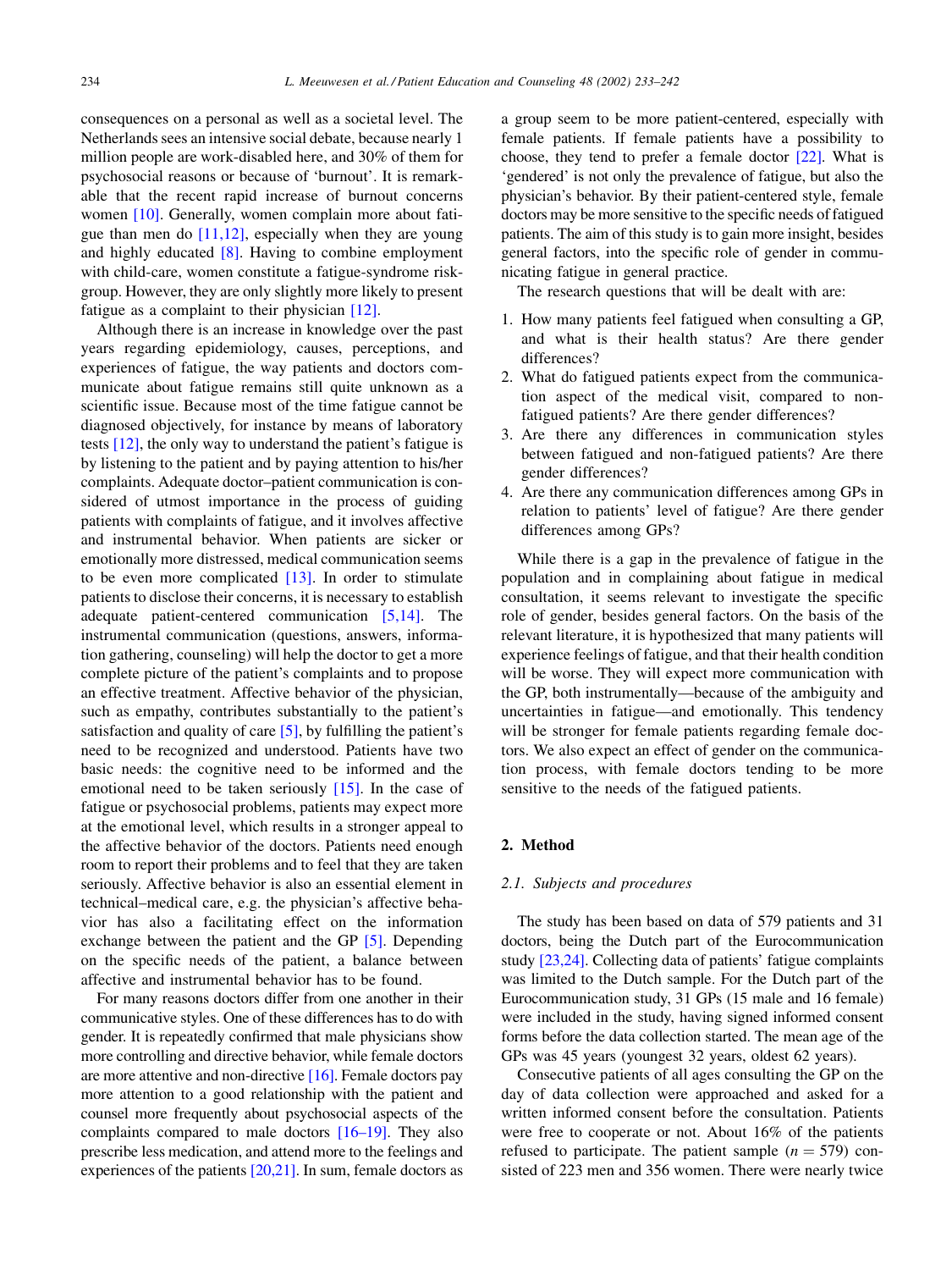as many female patients as there were male patients (61.5 and 38.5%, respectively). The seven most frequently presented health problems were respiratory, musculoskeletal, dermatological, general, digestive, circulatory, and neurological. The mean age of the patients was  $X = 40.4$  $(S.D. = 21.4)$ , within a range between 0 and 93 years; and 51.5% was between 19 and 50 years. The majority of the patients had a low (27.2%) or average (47.7%) educational background and 25% was highly educated.

The gender division of GPs and patients was as follows. Regarding the male GPs, the data of 117 male patients (20%) and 162 female patients (28%) were included. Of the female GPs, the data consisted of 106 male patients (18%) and 194 female patients (34%). The overrepresentation of female patients was stronger in the case of female GPs.

# 2.2. Measures

The data were gathered by 579 patient questionnaires and 440 observations of doctor–patient communication encounters. The patient questionnaire contained the following measurements.

## 2.2.1. Feeling fatigued

Respondents were asked to indicate whether they had suffered fatigue during the previous 2 weeks or not. This question was derived from a list of acute complaints which is frequently used and validated in The Netherlands [\[8,25,26\].](#page-8-0) If the answer was 'yes', they were asked to indicate the level of fatigue on a scale between 0 and 10. In order to get a more refined analysis, the group of fatigued patients was subdivided. A cut-off score of 5/6 was taken (which was based on the mean score and the median), meaning 'mildly fatigued' up to 5, and 'considerably fatigued' from 6 to 10. Analyses were executed with three groups reporting different levels of fatigue: (1) not fatigued at all, (2) mildly fatigued, and (3) considerably fatigued. It was registered if fatigue was discussed or not in the medical consultation, and if it was coded as 'the reason for encounter' and/or 'the diagnosis' according to the International Classification of Primary Care (ICPC) [\[27\].](#page-9-0) The reliability of the coding was satisfactory [\[27\]](#page-9-0).

## 2.2.2. Health and health perception

For measuring the patients' physical, emotional and social functioning, the COOP/WONCA charts were used [\[28\]](#page-9-0). This validated questionnaire included seven items which referred to the past 2 weeks: physical illness, feelings, daily activities, social activities, change in health, pain and overall health. The questionnaire was rated on a 5-point Likert scale  $(1 = \text{very good}, 5 = \text{very bad})$ . Also a total score 'health condition' was computed, based on the seven items.

## 2.2.3. Consultation expectations

For measuring the patient's expectations regarding the specific medical encounter a scale was used, based on the combining and adaptation of the Quote scale [\[29\]](#page-9-0) and the 'Patient Requests Form' (PRF) [\[24,30\]](#page-9-0). The questionnaire used here contained 14 items, and revealed three sub-scales: a biomedical scale, a psychosocial scale, and an investigation and treatment scale. The biomedical scale (six items) consisted of items related to discussing symptoms and problems, and explaining test results and the course and seriousness of problems. The psychosocial scale (four items) comprised items related to emotional support and explanation of psychosocial problems. The investigation and treatment scale (four items) contained items indicating diagnosis, medication, and referral. The reliability in terms of Cronbach's  $\alpha$  was: biomedical scale,  $\alpha = 0.83$ ; psychosocial scale,  $\alpha = 0.83$ ; and treatment scale,  $\alpha = 0.54$ . The importance of the various items for the patient's visit of that day was assessed on a 4-point scale (not important, rather important, important, of utmost importance), plus a possibility to tick the item as'non-applicable'. The percentages of patients who assessed an item as '(of utmost) importance' were the indicator for the importance score.

### 2.2.4. Affective and instrumental behavior

Analysis of verbal behavior was based on video records of doctor–patient consultations. Of all patients, a total of 440 videos was available. The division of these groups of patients in terms of gender, age, and educational level was the same as for the whole group. Verbal affective and instrumental behavior was measured by means of Roter's Interaction Analysis System (RIAS) [\[23,24,31\]](#page-9-0). This system, which was based on the work of Bales [\[32\],](#page-9-0) is well-documented and widely used in the USA and The Netherlands for coding both doctor and patient communication. This system distinguishes both instrumental (task-focused) and affective (socio-emotional) verbal behavior in doctors and patients, reflecting the cure-care dimension. The RIAS enables the identification, categorization, and quantification of salient features of doctor–patient communication. The unit of analysis is the utterance or smallest meaningful string of words. All utterances are assigned to mutually exclusive categories. All behavior is merged into 16 clusters, nearly identical for doctor and patient. The affective dimension includes social behavior, agreement, paraphrase, verbal attention, showing concern, reassurance, and disagreement (of both patient and doctor). The instrumental dimension contains giving directions, asking clarification, asking questions (medical/therapeutic), asking questions (lifestyle/psychosocial), giving information (medical/therapeutic), giving information (lifestyle/psychosocial), counseling (doctor), other.

The consultations were rated by two trained observers by means of a computerized rating method, named CAMERA [\[33\]](#page-9-0). The interrater reliability (Pearson's correlation coefficient) was between 0.57 and 0.94, 80% being above 0.80. This score was satisfactory.

# 2.3. Statistical analyses

For comparison of two groups, t-tests were performed; for comparison of more than two groups, one-way and multiple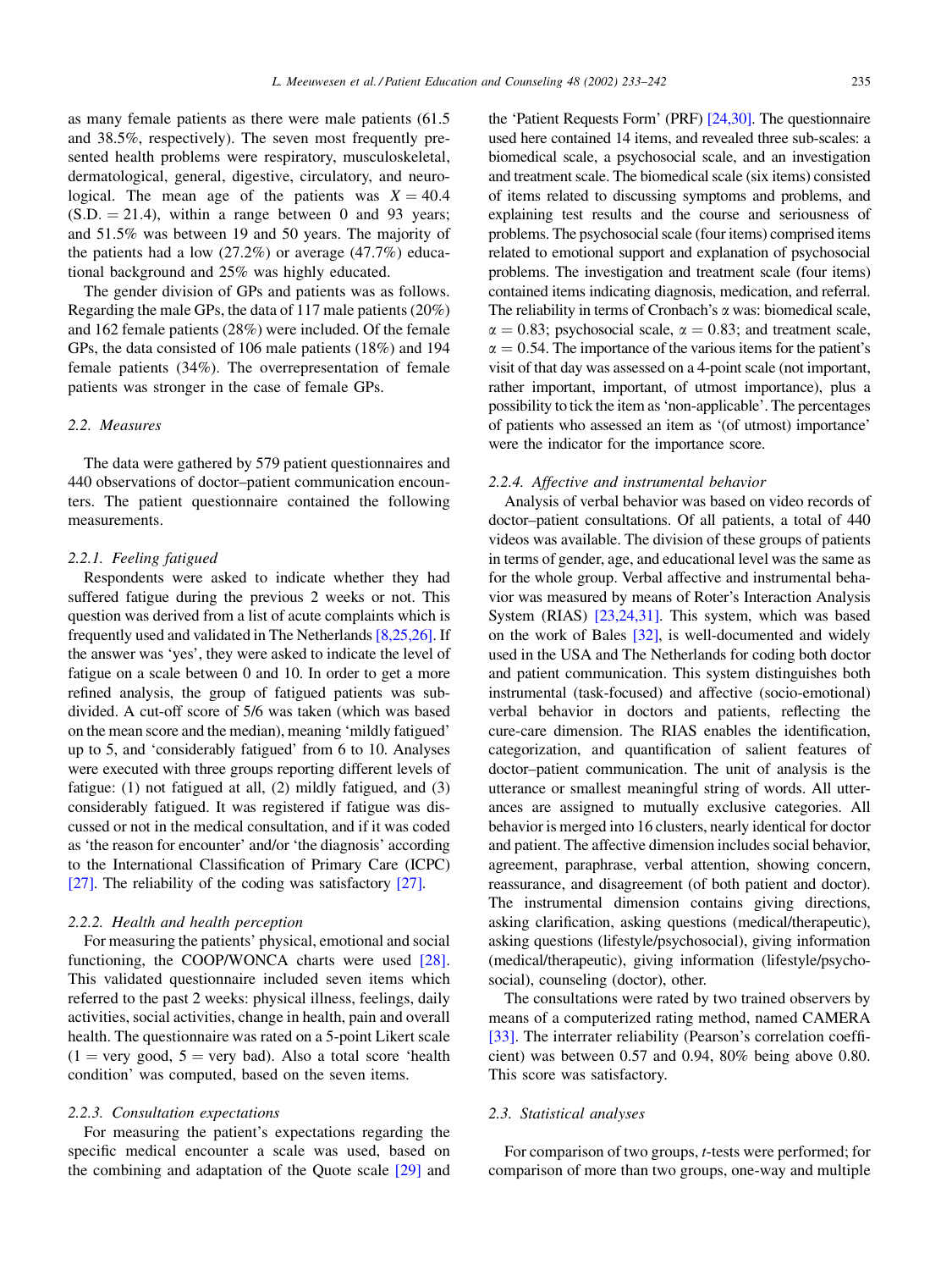<span id="page-3-0"></span>range tests (Bonferroni) were performed. The RIAS categories were analyzed separately for both GPs and patients as percentages of all utterances, and the ratios affective/instrumental utterances were calculated. Additionally, stepwise regression analysis was performed on the most important RIAS categories. Finally stepwise discriminant analysis was performed to find the most important factors discriminating between the groups where fatigue was discussed and where fatigue was not discussed.

## 3. Results

## 3.1. Fatigue and overall health

Of all patients, 60% indicated having felt fatigued during the past 2 weeks. More women than men (66% versus 51%) reported that complaint, and more highly educated patients than average or low educated patients (70% versus 56%), as well as more respondents aged between 19 and 50 years (66% versus 54%). When asked about the seriousness of the fatigue feelings on a scale between 0 and 10, the respondents' mean score was  $5.9$  (S.D.  $= 2.1$ ). The scores were divided normally, and there were no gender differences or other demographic differences. Of the fatigued patients, 42% indicated having mild feelings of fatigue (score between 1and 5), while 58% considered themselves considerably fatigued (score between 6 and 10).

On (most) health indicators, the condition of mildly and considerably fatigued patients was worse than that of nonfatigued patients, the considerably fatigued group systematically reporting the worst health condition (see Table 1).

The more fatigued the patients were, the less fit they felt, the more they were bothered by emotional problems, the more limited they felt in daily and social activities, the more pain they experienced, and the worse their overall health was. The 'non-fatigued' and 'considerably fatigued' groups differed significantly by (almost) all health indicators, and so did the 'mildly fatigued' and 'considerably fatigued' patients. The 'non-fatigued' and 'mildly fatigued' groups differed by four of the seven indicators (feelings, daily activities, social activities, and overall health).

Men and women, except for one variable, did not differ regarding health conditions. Men indicated significantly more than women did that their overall health had become worse during the past 2 weeks ( $X = 3.24$  versus  $X = 2.92$ ;  $t = 3.96$ ,  $P = 0.000$ ). No other demographic differences were manifested.

#### 3.2. Patients' expectations

The major part of the patients' expectations of communication when consulting the GP referred to biomedical aspects, and a lesser part to diagnosis and treatment. However, a substantial number of the respondents expected a talk about psychosocial or emotional issues. In general, the more fatigued they were, the more they expected on all the three scales (biomedical,  $r = 0.17$ ,  $P < 0.001$ ; psychosocial,  $r = 0.29$ ,  $P < 0.001$ ; treatment,  $r = 0.11$ ,  $P < 0.05$ ).

On the item-level (see [Table 2\)](#page-4-0), there were no differences in the importance patients attached to technical–medical interventions during that particular visit, regarding (1) prescriptions and advice about medication, and (2) referrals. Major differences were manifested on all the items of the psychosocial scale ('feeling anxious', 'having emotional problems', 'having a difficult time', and 'explain emotional problems'). To illustrate, 9% of the non-fatigued patients expected help for emotional problems, compared to 28% of the considerably fatigued. And more than twice as many considerably fatigued patients felt anxious and expected some help, compared to the non-fatigued group (48% versus 23%). Both male and female fatigued patients expected more on the psychosocial scale.

Differences between considerably fatigued and non-fatigued patients on the biomedical items focused on 'talking about the problem', 'getting test results explained', 'getting the likely course of the problem explained', and 'to explain how serious my problem is'. Fatigued men expected more regarding biomedical aspects than fatigued women did  $(X =$ 16.39 versus  $X = 15.37$ ,  $t = 2.22$ ,  $P < 0.05$ ). Fatigued men

| Indicator             | Non-fatigued |                    | Mildly fatigued |                  | Considerably fatigued |      |
|-----------------------|--------------|--------------------|-----------------|------------------|-----------------------|------|
|                       | Mean         | S.D.               | Mean            | S.D.             | Mean                  | S.D. |
| ***<br><b>Fitness</b> | 2.1          |                    | 2.3             | $1.2^{\circ}$    | 2.7                   | 1.3  |
| Feelings***           | 1.7          | $1.1^{a,b}$        | 2.1             | $1.1^{\circ}$    | 2.8                   | 1.4  |
| Daily activities***   | 1.6          | $0.9^{a,b}$        | 2.0             | $1.0^{\circ}$    | 2.9                   | 1.4  |
| Social activities***  | 1.3          | $0.8^{a,b}$        | 1.6             | 0.9 <sup>b</sup> | 2.4                   | 1.2  |
| Change in health*     | 3.0          | 0.8 <sup>b</sup>   | 3.0             | 1.0              | 3.2                   | 1.0  |
| Overall health***     | 2.6          | 1.0 <sup>a,b</sup> | 3.1             | $1.0^{\circ}$    | 3.8                   | 0.8  |
| Pain***               | 2.3          |                    | 2.7             | $1.3^{b}$        | 3.1                   | 1.4  |

<sup>a</sup> This score differs significantly from that of the group 'mildly fatigued'.

<sup>b</sup> This score differs significantly from that of the group 'considerably fatigued'.  $*P < 0.05$  (one-way ANOVA). \*\*\*  $P < 0.001$  (one-way ANOVA).

Table 1

Health indicators and patients' level of fatigue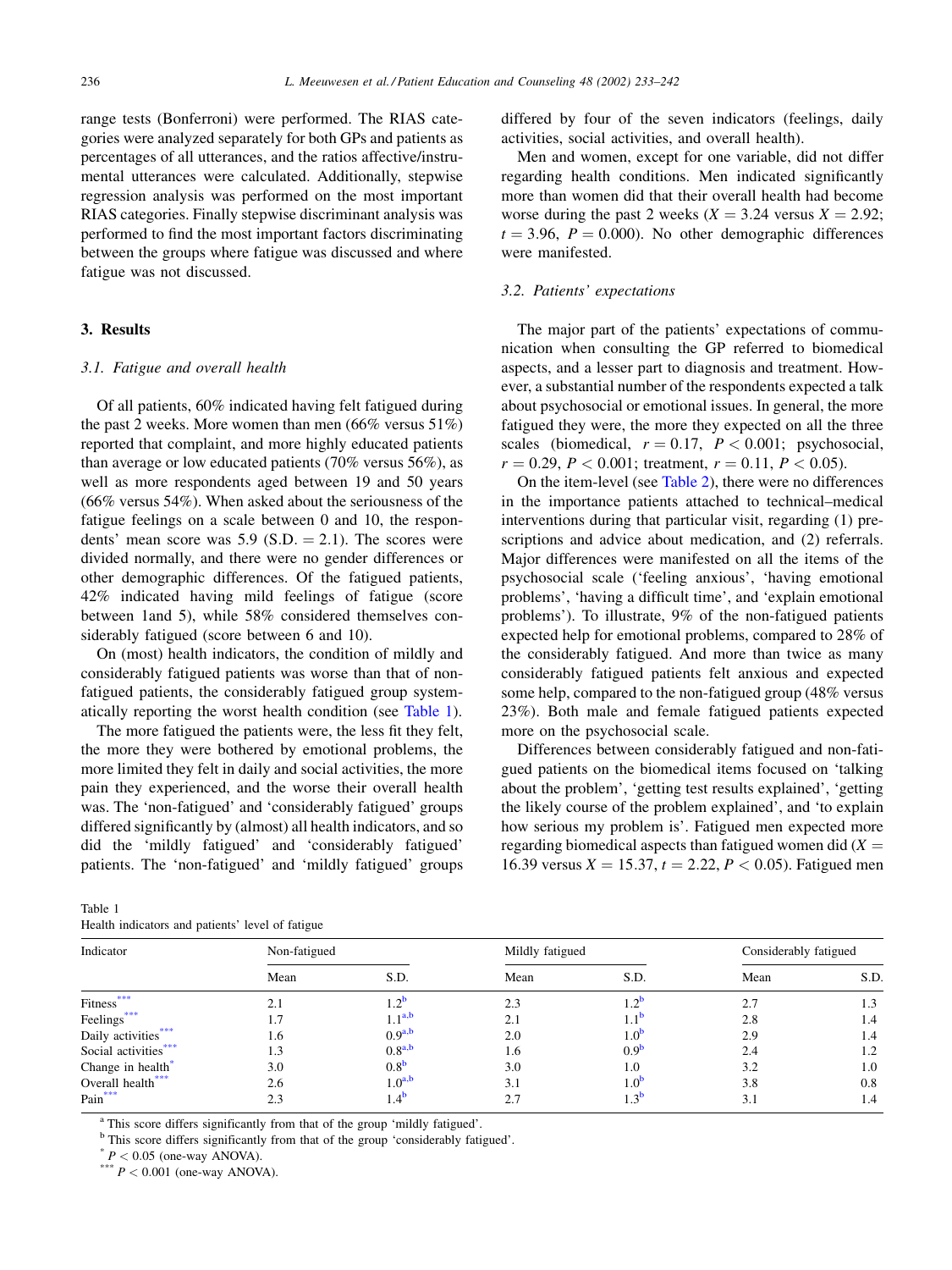<span id="page-4-0"></span>Table 2

Patients' expectations of the medical consultation, related to level of fatigue

| Expectancy items                                                        | Non-fatigued,   | Mildly fatigued, | Considerably fatigued, |  |
|-------------------------------------------------------------------------|-----------------|------------------|------------------------|--|
|                                                                         | $%$ (mean)      | $%$ (mean)       | $%$ (mean)             |  |
| Biomedical aspects                                                      |                 |                  |                        |  |
| I would like Dr. to tell me what my symptoms mean <sup>3</sup>          | 74 $(2.87)^{a}$ | 82 (3.14)        | 78 (3.02)              |  |
| I want Dr. to talk with me about my problem <sup>**</sup>               | 66 $(2.68)^b$   | 72 (2.87)        | 76 (3.02)              |  |
| I want Dr. to explain the likely course of my problem                   | 50 $(2.24)^{b}$ | 48 $(2.28)^b$    | 64 (2.72)              |  |
| I want Dr. to explain how serious my problem is.                        | 54 $(2.36)^b$   | 60(2.57)         | 67(2.73)               |  |
| I want to be examined for the cause of my condition <sup>1</sup>        | 51 $(2.27)^b$   | 56 (2.48)        | 58 (2.55)              |  |
| I would like Dr. to explain some test results                           | 58 $(2.46)^b$   | 67(2.76)         | 67(2.77)               |  |
| Psychosocial aspects                                                    |                 |                  |                        |  |
| I feel anxious and would like Dr.'s help"                               | 23 $(1.60)^b$   | 32 $(1.85)^b$    | 48 (2.27)              |  |
| I have emotional problems for which I would like some help <sup>*</sup> | 9 $(1.23)^b$    | 11 $(1.30)^b$    | 28 (1.78)              |  |
| I am having difficult time and would like some support                  | 9 $(1.24)^{b}$  | 17 $(1.43)^b$    | 29(1.82)               |  |
| I want Dr. to explain my emotional problems.                            | 10 $(1.27)^b$   | 12 $(1.31)^b$    | 26(1.71)               |  |
| Diagnosis and treatment                                                 |                 |                  |                        |  |
| I want a previous diagnosis confirmed                                   | 24 $(1.61)^b$   | 27 (1.70)        | 36(1.93)               |  |
| I want advice on a drug I am taking                                     | 25(1.63)        | 26(1.72)         | 33 (1.87)              |  |
| I want medication for my problem                                        | 38 (1.99)       | 40(2.02)         | 47(2.19)               |  |
| I want to be referred to a specialist                                   | 26(1.70)        | 25(1.67)         | 29(1.77)               |  |

<sup>a</sup> This score differs significantly from that of the group 'mildly fatigued'.

<sup>b</sup> This score differs significantly from that of the group 'considerably fatigued'. <br>
\*  $P < 0.05$  (one-way ANOVA).<br>
\*\*  $P < 0.01$  (one-way ANOVA).<br>
\*\*\*  $P < 0.001$  (one-way ANOVA).

 $\uparrow$  P < 0.1 (one-way ANOVA).

as a group attached more importance to 'information about the meaning of symptoms', 'examination for the cause of condition', and 'information about how serious the problem is'. No effects of the GP's gender or the patient's other demographic variables were noted to influence their expectations.

### 3.3. Verbal behavior of patients

Because fatigued patients were in poorer health and had higher expectations, instrumentally as well as emotionally, we may inquire about the way fatigued patients communicate about their problems and worries (see [Table 3\)](#page-5-0).

Most of the patients' utterances concerned the giving of medical and psychosocial information (64%), followed by agreeing (14.2%). The more fatigued the patients were, the more information they gave about their lifestyle and psychosocial aspects. Additionally, the higher the level of fatigue, the less the patients expressed their social behavior. Female patients as a group gave more psychosocial information compared to male patients (17.9% versus 13.9%,  $t = -2.168$ ,  $P < 0.05$ ). An effect of GP's gender on any category of patient behavior was absent.

The effect of level of fatigue and the patient's gender was also reflected in the length of the medical interview. While the mean length was  $10.2 \text{ min (S.D.} = 5.0 \text{ min})$ , the interviews with the considerably fatigued patients lasted longer (not fatigued  $X = 9.7$ , mildly fatigued  $X = 9.7$ , and considerably fatigued  $X = 11.4$ ;  $F = 4.860$ ,  $P < 0.01$ ) than

with the other two groups. And the interviews with female patients were longer than those with male patients ( $X = 10.6$ ) versus  $X = 9.4$ ,  $t = -2.733$ ,  $P < 0.01$ ), especially in the mildly fatigued group.

Stepwise regression analysis showed that 20% of the variance of 'giving psychosocial information' was explained by the patient's expectations on the psychosocial and treatment issues (psychosocial,  $\beta = 0.476$ ,  $P < 0.001$ ; treatment,  $\beta = -0.186$ ,  $P < 0.01$ ). The variance in 'social talk' was explained mainly by the patient's expectations of psychosocial support ( $\beta = -0.137$ ,  $P < 0.05$ ): the less healthy, the less affective behavior the patients showed. The length of the interview was mainly explained by patient's psychosocial expectations and health condition (psychosocial,  $\beta = 0.225$ ,  $P < 0.001$ ; and health condition,  $\beta = 0.145, P < 0.05$ .

#### 3.4. Verbal behavior of doctors

As [Table 4](#page-6-0) shows, most verbal behavior of the GPs referred to 'giving information', 'agreeing', 'giving directions', and 'paraphrase', the major part being instrumental.

There was a substantial relation between the level of fatigue of patients and the GPs' behavior. As far as affective behavior is concerned, GPs paraphrased more in the case of considerably fatigued patients. Also more reassurance was given to the mildly fatigued. Regarding instrumental behavior, the analysis showed that GPs gave significantly fewer directions to considerably fatigued patients. In line with the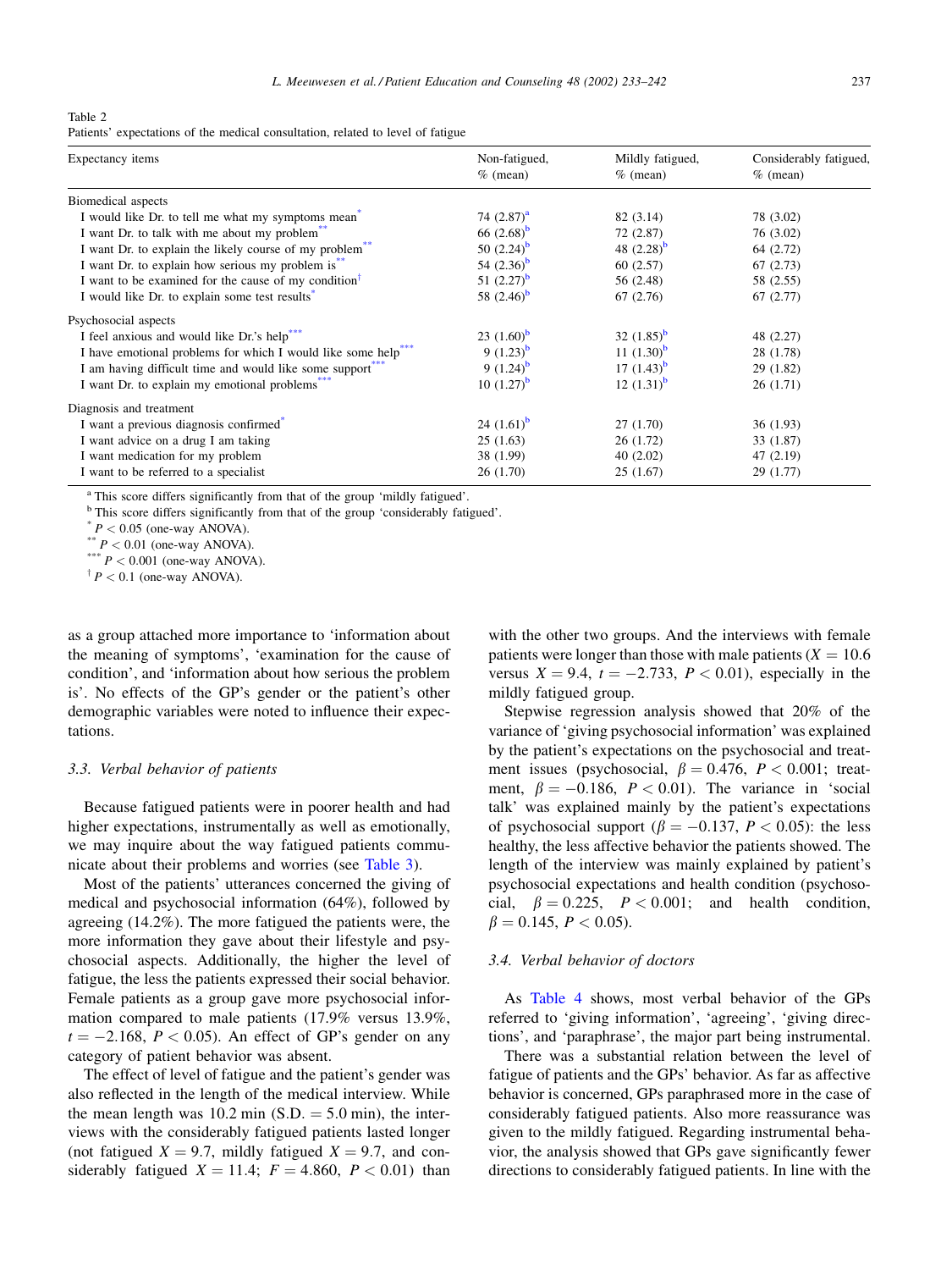<span id="page-5-0"></span>Table 3 Affective and instrumental behavior of patients (%) by level of fatigue

| Behavior category           | Non-fatigued | Mildly fatigued | Considerably fatigued | $F$ -value | $P$ -value |
|-----------------------------|--------------|-----------------|-----------------------|------------|------------|
| Affective behavior          |              |                 |                       |            |            |
| Social behavior             | 9.13         | 8.01            | 6.16                  | 4.041      | 0.018      |
| Agreement                   | 14.02        | 15.89           | 13.09                 |            |            |
| Paraphrase                  | 2.49         | 2.34            | 2.15                  |            |            |
| Verbal attention            |              |                 |                       |            |            |
| Showing concern             | 1.06         | 1.20            | 1.35                  |            |            |
| Reassurance                 | 0.17         |                 | 0.21                  |            |            |
| Disagreement                | -            |                 |                       |            |            |
| Total affective behavior    | 27.03        | 27.58           | 23.07                 | 4.453      | 0.012      |
| Instrumental behavior       |              |                 |                       |            |            |
| Giving directions           | 1.75         | 1.80            | 1.61                  |            |            |
| Asking clarification        | 0.83         | 0.95            | 0.68                  |            |            |
| Asking questions            |              |                 |                       |            |            |
| Medical/therapeutical       | 3.79         | 4.14            | 3.60                  |            |            |
| Lifestyle/psychosocial      | 0.40         | 0.33            | 0.50                  |            |            |
| Gives information           |              |                 |                       |            |            |
| Medical/therapeutical       | 48.08        | 46.47           | 47.75                 |            |            |
| Lifestyle/psychosocial      | 14.10        | 15.01           | 19.81                 | 3.358      | 0.036      |
| Other utterances            | 3.69         | 3.44            | 2.80                  |            |            |
| Total instrumental behavior | 72.97        | 72.42           | 76.93                 | 4.453      | 0.012      |

patients' behavior, GPs gave slightly more lifestyle and psychosocial information to these patients. Finally, GPs counseled significantly more on psychosocial or lifestyle issues when patients were considerably fatigued.

Is there any effect of the patient's gender on the GP's verbal behavior? GPs gave less verbal attention to male patients compared to female patients (0.7% versus 1.2%,  $t = -2.88, P < 0.01$ . Further, male patients received more directions (11.8% versus 10.2%,  $t = 2.308, P < 0.05$ ), while female patients received more information on lifestyle/psychosocial (3.7% versus 5.5%,  $t = -2.026$ ,  $P < 0.05$ ). This remains parallel with the results of female patients talking more about lifestyle and psychosocial issues.

The main differences in verbal behavior, however, were manifested between male and female GPs (see also [Table 4\)](#page-6-0). Female doctors showed relatively more affective behavior, by agreeing and by giving verbal attention and reassurances, while male doctors had a tendency to display more social behavior, however the difference is not significant. Male GPs demonstrated relatively more instrumental behavior, by giving more information (medical as well as psychosocial), but fewer directions. Interesting was the interaction effect of the GP's gender and the patient's level of fatigue on GP's affective behavior ( $F = 3.663$ ,  $P = 0.027$ ): male GPs behaved more instrumentally if the patient's level of fatigue increased, whereas female GPs behaved more effectively.

Although there was no GP's gender effect on the length of the interview, it is noteworthy that while interviews of male GPs with male patients were as long as with female patients  $(X = 9.86$  versus  $X = 10.15$ , the interviews of female GPs with female patients were much longer than the interviews with the male patients  $(X = 11.16$  and  $X = 8.80$ ,  $P < 0.001$ ). These differences were visible especially in the mildly fatigued group.

Stepwise regression analysis showed that the variance in GPs' affective behavior was mainly explained by their gender ( $\beta = 0.219$ ,  $P < 0.001$ ), and by patients' psychosocial expectations ( $\beta = 0.169$ ,  $P < 0.01$ ).

#### 3.5. Fatigue discussed or not

Are there any differences in communication styles between consultations during which fatigue is openly discussed and those during which it is not? First, it was remarkable that out of the 383 consultations of fatigued patients, only in 6% ( $n = 23$ ) fatigue was discussed with the GP (4 mildly fatigued patients and 19 considerably fatigued patients). The more fatigued patients were  $(r = 0.24, ...)$  $P < 0.01$ ), the poorer was their general health condition  $(r = 0.24, P < 0.000)$ , the more psychosocial talk they expected  $(r = 0.23, P < 0.01)$ , and the greater the chance was that fatigue was discussed. GPs' or patients' gender did not matter. The percentage of GPs' affective behavior was slightly higher in the discussed group (33.5% versus 38%,  $t = -1.733, P < 0.1$ ).

It is interesting to see the differences in GPs' affective behavior in different dyads (see [Table 5\)](#page-6-0). While in the other three dyads no differences were found between the discussed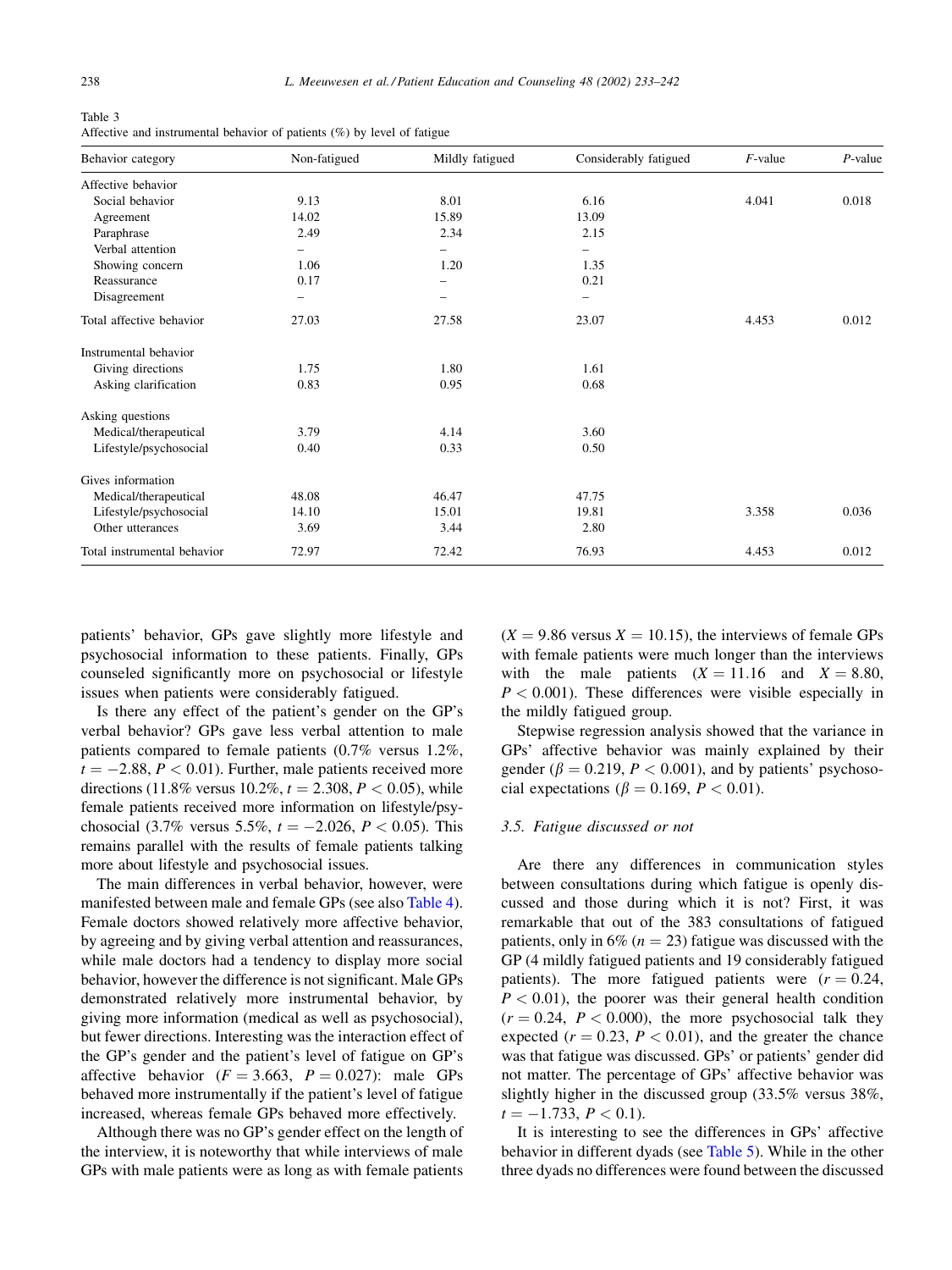<span id="page-6-0"></span>Table 4 Affective and instrumental behavior of GPs (%) by patient's level of fatigue and GP's gender

| Patient's level of fatigue          | Male GPs         |                    |                          | Female GPs |                          |                    | $F$ -value               | $P$ -value               |        |       |
|-------------------------------------|------------------|--------------------|--------------------------|------------|--------------------------|--------------------|--------------------------|--------------------------|--------|-------|
|                                     | Non-<br>fatigued | Mildly<br>fatigued | Considerably<br>fatigued | Total      | Non-<br>fatigued         | Mildly<br>fatigued | Considerably<br>fatigued | Total                    |        |       |
| Affective behavior                  |                  |                    |                          |            |                          |                    |                          |                          |        |       |
| Social behavior                     | 8.54             | 7.24               | 6.78                     | 7.56       | 6.80                     | 7.29               | 5.33                     | 6.40                     | 18.126 | 0.000 |
| Agreement                           | 12.09            | 12.16              | 11.72                    | 11.98      | 15.28                    | 15.52              | 17.59                    | 16.17                    |        |       |
| Paraphrase <sup>a</sup>             | 10.24            | 8.39               | 9.77                     | 9.55       | 9.26                     | 9.18               | 12.19                    | 10.28                    | 19.237 | 0.000 |
| Verbal attention                    | 0.73             | 0.39               | 0.63                     | 0.60       | 1.04                     | 1.43               | 1.95                     | 1.47                     |        |       |
| Showing concern                     | 0.67             | 0.34               | 0.45                     | 0.50       | 0.48                     | 0.28               | 0.50                     | 0.44                     | 12.473 | 0.000 |
| Reassuranceb                        | 0.69             | 0.92               | 1.26                     | 0.95       | 1.28                     | 2.47               | 1.44                     | 1.64                     |        |       |
| Disagreement                        | -                | -                  | $\overline{\phantom{0}}$ | -          | $\overline{\phantom{0}}$ | -                  | $\overline{\phantom{0}}$ | $\overline{\phantom{0}}$ |        |       |
| Total affective behavior            | 32.96            | 29.48              | 30.63                    | 31.16      | 34.15                    | 36.22              | 39.02                    | 36.41                    | 19.677 | 0.000 |
| Instrumental behavior               |                  |                    |                          |            |                          |                    |                          |                          |        |       |
| Giving directions <sup>c</sup>      | 9.74             | 11.10              | 9.04                     | 9.89       | 12.71                    | 11.54              | 9.57                     | 11.29                    | 4.587  | 0.033 |
| Asking clarification                | 1.57             | 1.54               | 1.65                     | 1.59       | 1.56                     | 1.71               | 1.45                     | 1.56                     |        |       |
| Asking questions                    |                  |                    |                          |            |                          |                    |                          |                          |        |       |
| Medical/therapeutical               | 7.76             | 8.03               | 7.09                     | 7.61       | 8.50                     | 7.48               | 7.41                     | 7.85                     |        |       |
| Lifestyle/psychosocial              | 2.27             | 2.46               | 2.98                     | 2.57       | 2.13                     | 2.81               | 2.50                     | 2.44                     |        |       |
| Gives information                   |                  |                    |                          |            |                          |                    |                          |                          |        |       |
| Medical/therapeutical               | 27.94            | 31.55              | 27.71                    | 28.89      | 26.60                    | 25.65              | 25.55                    | 25.98                    | 4.301  | 0.039 |
| Lifestyle/psychosocial <sup>d</sup> | 5.27             | 4.55               | 8.05                     | 6.02       | 2.90                     | 4.14               | 4.89                     | 3.93                     | 4.561  | 0.033 |
| Counsels                            |                  |                    |                          |            |                          |                    |                          |                          |        |       |
| Medical/therapeutical               | 7.97             | 7.14               | 7.53                     | 7.58       | 7.34                     | 6.60               | 6.10                     | 6.71                     |        |       |
| Lifestyle/psychosocial $\text{e}$   | 0.77             | 0.51               | 1.37                     | 0.91       | 0.43                     | 0.46               | 0.95                     | 0.62                     |        |       |
| Other utterances                    | 3.75             | 3.65               | 3.95                     | 3.79       | 3.68                     | 3.40               | 2.54                     | 3.20                     |        |       |
| Total instrumental behavior         | 67.04            | 70.52              | 69.37                    | 68.84      | 65.85                    | 63.78              | 60.98                    | 63.59                    | 19.677 | 0.000 |

Effect of patient's level of fatigue on GP's behavior.<br>
<sup>a</sup> Paraphrase:  $F = 5.972$ ,  $P = 0.003$  (non-fatigued  $X = 9.74$ , mildly fatigued  $X = 8.76$ , considerably fatigued  $X = 11.00$ ).<br>
<sup>b</sup> Reassurance:  $F = 3.662$ ,  $P = 0.027$ 

and not discussed group, in the female/female dyad the differences between the two groups were high.

Stepwise discriminant analysis revealed that the patient's health condition accounted most for the difference between the groups where fatigue was 'discussed' or was 'not discussed' (Wilks'  $\lambda = 0.928$ ,  $P < 0.001$ ; 95% of the original grouped cases correctly classified).

| Table 5                                                              |  |
|----------------------------------------------------------------------|--|
| GP's affective behavior related to 'fatigue discussed or not' $(\%)$ |  |

| Dyad type                  | Fatigue not<br>discussed $(\% )$ | Fatigue<br>discussed $(\% )$ |
|----------------------------|----------------------------------|------------------------------|
| GP male/patient male       | 29.0                             | 31.8                         |
| GP male/patient female     | 30.7                             | 31.1                         |
| GP female/patient male     | 37.9                             | 40.2                         |
| GP female/patient female** | 36.6                             | 54.0                         |

\*\*  $P < 0.01$  ( $\chi^2$ -test).

## 4. Discussion

This study confirms our first hypothesis that, according to earlier findings, fatigue is a common health problem in the population and that it is seldom explicitly on the agenda in the medical interview  $[2,3]$ . As other studies suggest, fatigue is under-recognized in general practice. More women than men indicate having fatigue problems. Especially highly educated women between 19 and 50 years of age seem to be at risk. If women face a double task of combining employment with caring for young children, they are more vulnerable to the risk of feeling 'burned out' [\[8,10\].](#page-8-0) By almost all health indicators our study also confirmed that fatigued patients' health is worse than that of non-fatigued patients. These results are in accordance with earlier findings [\[8\]](#page-8-0). If fatigue is discussed, it is mainly because of the poorer health condition of the patients, and because they expect more emotional support.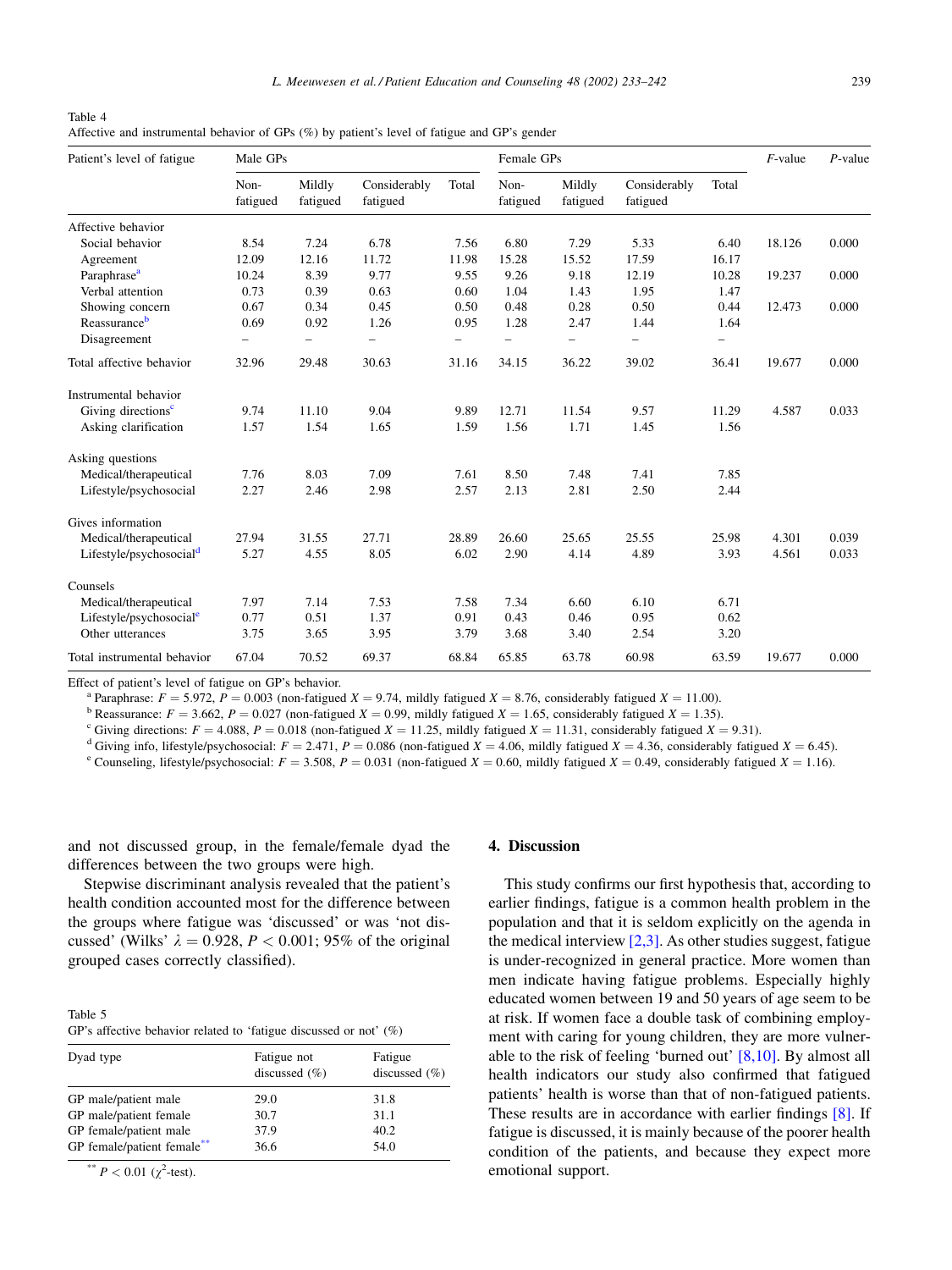The second hypothesis is confirmed, i.e. both fatigued men and women expect more from the psychosocial aspects of the medical visit than non-fatigued men and women do. The same can be said of the biomedical aspects of the visit. Fatigued male patients attach more importance to biomedical aspects of the visit than non-fatigued male patients, and all female patients do.

Although fatigue is seldom discussed during the medical consultation, this does not necessarily mean that relevant related issues are not communicated. The results show that our third hypothesis is confirmed in that the more fatigued the patients are, the less prone they are to perform social talk and the more they talk about psychosocial issues. Women talk more about psychosocial issues than men do. The giving of psychosocial information can be explained mainly by the patients' emotional expectations; the more they expect emotionally, the more they will talk about psychosocial or lifestyle issues. These results do also confirm that fatigue is associated with mental distress [\[12\].](#page-8-0) Although the level of mental distress was not otherwise measured, e.g. by a General Health Questionnaire or otherwise, there is certainly indication that emotional problems were addressed and discussed in these interviews.

The fourth hypothesis seems partly confirmed. While GPs as a group accommodate their behavior towards the more fatigued patients by giving more psychosocial information and doing more counseling, they are not more affective in their behavior towards them than to non-fatigued patients. However, substantial differences between male and female GPs emerged. These differences conform to other studies, which state that female doctors are more affective and in that sense more sensitive to the patients' needs [\[16–21\]](#page-8-0). In our study, female doctors as a group are more sensitive to the needs of all patients, and thus also those who are fatigued. And, if fatigue is discussed, female doctors are especially sensitive to female patients. However, as we saw, discussing fatigue is not more frequent on the female doctors' agenda than it is on their male colleagues'. The differences between the dyad 'female GP and female patient' and the other three dyads may be understood in terms of 'gendered' expectations of the patients in combination with the 'gendered' behavior of the GPs. Specific expectations of female patients combined with a more empathic attitude of female GPs may result in an interaction pattern that is characterized by intensive exchange of medical and psychosocial information and expression of feelings and worries. As far as affective behavior and speaking time are concerned, the relation is more patient-centered and more symmetric, which confirms other findings [\[18,34,35\]](#page-9-0). Apart from expecting more concerning psychosocial issues, male fatigued patients expect also more concerning biomedical issues. When realizing that male GPs are somewhat more instrumental, this will help in understanding why in the case of male GPs fatigue is discussed less effectively, and in the case of the dyad 'female GP and male patient' the percentage indicating affective behavior in the group 'fatigue discussed' is in between

([Table 5](#page-6-0)). Again it is confirmed that in medical communication, gender-specific expectations and communication styles are produced and reproduced continuously.

One may question what these findings mean in terms of quality of health care. As we mentioned, effective behavior of the physician contributes substantially to patient satisfaction and quality of care  $[5]$ , by fulfilling patients' need to be recognized and understood [\[15\].](#page-8-0) If this holds true, the female patients consulting the female GPs should be most satisfied. Although we did not report it in [Section 3](#page-3-0), data about patients' satisfaction did not manifest any differences between the several groups in this study. This means that it is difficult to draw conclusions for this specific sample. On the other hand, findings in The Netherlands suggest that if patients can choose between a male or female doctor, a substantial number of them prefer a female doctor [\[22\].](#page-9-0)

Another interesting issue is the relation between the seriousness of patients' illness and the way the medical communication is styled by both participants. Hall et al. [\[13\]](#page-8-0) reported that the sicker or the more emotionally distressed patients were, the more complicated medical communication became. Among other things, they established that there was less social talk between doctors and sicker patients, that they tended to disagree with each other, exchanged more negative emotions, and that the relation was more ambiguous than with less sick patients. Less healthy patients also provided more biomedical and psychosocial information, and engaged in a more emotionally concerned talk. Some of these findings are confirmed in our study, although no more negative communication was observed. The differences in results may be explained partly because of the methods chosen, and/or because of the differences in medical settings—the American outpatients clinic and the Dutch general practice. Dutch GPs have received their professional training as medical generalists, and as gatekeepers in the Dutch health care system. The latter means that they are supposed to have a special eye for psychosocial problems of their patients.

# 4.1. Limitations of the study

Before discussing the implications of these results, we have to address some methodological issues. The patient questionnaires used here were mostly reliable and valid, except for the sub-scale 'treatment' of the patients' consultation expectations. If questions were asked about the level of patients' mental distress, the study could have gained importance. Obviously, the value of this study consists in the insight into the role of gender differences in medical communication in the case of fatigue, obtained by using the RIAS observation system. It has already been mentioned that the reliability of RIAS was satisfactory. In this study, the RIAS results were reported proportionally (in relative percentages) and not in absolute numbers. This way of reporting conforms to most of the studies in this tradition [\[23,24\].](#page-9-0) Sometimes, the results of these ways of presenting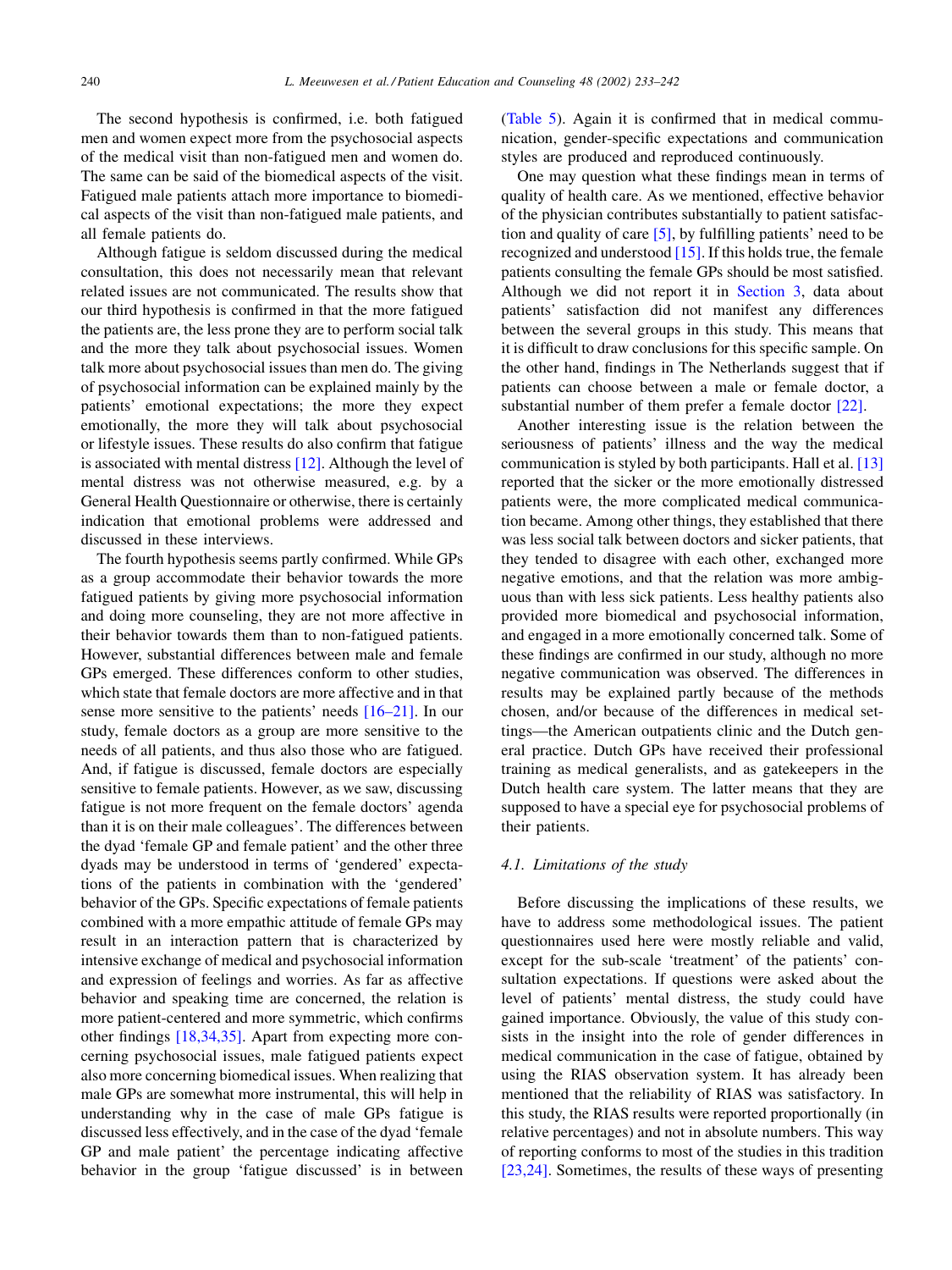<span id="page-8-0"></span>may differ from each other, however a check on this revealed no major differences in results. Referring to the validity of RIAS, it can be said that RIAS measures just one level of communication, the affective and instrumental behavior which is restricted to frequency analysis. It is advisable to present case studies in order to further unravel the specific interactional patterns in the process of presenting complaints, the expression of worries, and the (re)formulation of complaints. RIAS could then be applied in combination with qualitative methods and/or sequential analysis [\[36\]](#page-9-0).

Since our study emphasized gender differences, an equal number of male and female GPs was used. In reality, the male/female ratio of GPs is 80/20 in The Netherlands, which means that the communication patterns of the male GPs are the majority. Furthermore, because the group of patients with whom fatigue was actually discussed in the consultation room was very small, these results need to be interpreted carefully.

## 4.2. Practice implications

As this study shows, gender differences do matter. Therefore, it is necessary to use a gender-sensitive approach in medical communication research. Besides quantitative methods, it is recommended to pay more attention to the individual and to the joint efforts of the patient and the GP in the process of organizing the medical conversation and negotiating the definition of complaints [\[37,38\]](#page-9-0). Empirical analysis of records of the medical interaction seems quite promising [\[39\],](#page-9-0) as established in the tradition of qualitative research on institutional interaction [\[40,41\]](#page-9-0). It is, for instance, interesting how different forms of disclosures and different forms of empathy are organized in the interaction between the GP and the patient. Arguably, the insight in the specific communication patterns will help to unravel the complex communication in the case of fatigued patients.

The findings of this study do also have implications for medical practice. As long as gender-specific communication patterns are produced and reproduced, male and female health care providers have to be made conscious of their own communication styles, their strengths and weaknesses, and their special effect upon patients with fatigue complaints. What seems necessary is physician training in interpersonal communication, emphasizing those aspects of communication that will facilitate patients' communication of their worries and emotions related to fatigue. Fatigued patients need to realize the relevance of communicating their worries in relation to fatigue and its possible beneficial effects on their general health condition. It is possible that patients may also have learned not to talk about the issues during medical consultations because their doctors do not respond. In any case, doctors may not know what to do with patients' complaints about fatigue, and may selectively ignore cues to exploring these complaints, or even become irritated [13]. If they do not know what to do about the problem, they tend to ignore it. Strathdee  $[42]$  has

formulated some important conditions for dealing with sicker or mentally distressed patients, pointing to education and supervision especially with regard to the assessment and management of patients with fatigue complaints, and ways these symptoms are related to biological, psychological or social factors. In order to realize the specific demands in consulting these patients, doctors should undergo group teaching while watching their own consultations on video and receiving group feedback [\[43\].](#page-9-0)

# References

- [1] Lewis G, Wessely S. The epidemiology of fatigue: more questions than answers. J Epid Com Health 1992;46:92–7.
- [2] Morrell D. Symptoms perceived and recorded by patients. J R Coll Gen Pract 1976;33:191–8.
- [3] Lamberts H, Brouwer HJ, Marinus AFM, Hofmans-Okkes IM. The use of ICPC in the transition project: episode-oriented epidemiology in general practice. In: Lamberts H, Wood M, Hofmans-Okkes I, editors. The international classification of primary care in the European community with a multilayer sample. Oxford: Oxford University Press; 1993. p. 45–61.
- [4] Foets M, Sixma H. Een nationale studie van ziekten en verrichtingen in de huisartspraktijk: basisrapport gezondheid en gezondheidsgedrag in de praktijkpopulatie (Dutch national survey of morbidity and interventions in general practice: key report health and health behavior in general practice). Utrecht: Nivel; 1991.
- [5] Bensing J, Hulsman R, Schreurs K. Vermoeidheid: een chronisch probleem (Fatigue: a chronic problem). Medisch Contact 1996;51(4): 123–4.
- [6] de Rijk AE. Fatigue in general-practice patients: an empirical study of fatigue in general practice and the development of the quality– quantity model for understanding fatigue. Dissertation, Utrecht University. Enschede: Ipskamp Print Partners; 1999.
- [7] Harari D, Glas G. Chronische moeheid, testcase voor de geneeskunde (Chronic fatigue, testcase for medicine). Tijdschrift voor Psychiatrie 1993;35:51–63.
- [8] Bensing JM, Hulsman RL, Schreurs KMG. Gender differences in fatigue: biopsychosocial factors relating to fatigue in men and women. Med Care 1999;37:1078–83.
- [9] Meijman T, Schaufeli W. Psychische vermoeiheid en arbeid: ontwikkelingen in de A&O-psychologie (Psychological fatigue and work: developments in industrial and organizational psychology). De Psycholoog 1996;31:236–41.
- [10] Rietbergen C, van Vliet K, Vrouwen en de WAO. Een verhaal apart? In: Hortulanus R, Machielse A, editors. De waarde van werk: het sociaal debat, deel 4 (The value of work: the social debate). Gravenhage: Elsevier; 2001. p. 89–105.
- [11] Lamberts H. In het huis van de huisarts (In the home of the general practitioner). Lelystad: Meditekst; 1991.
- [12] Fuhrer R, Wessely S. The epidemiology of fatigue and depression: a French primary-care study. Psychol Med 1995;25:895–905.
- [13] Hall JA, Roter DL, Milburn MA, Daltroy LH. Patients' health as a predictor of physician and patient behavior in medical visits: a synthesis of four studies. Med Care 1998;34:1205–18.
- [14] Stewart MA, Brown JB, Weston WW, McWinney IR, McWilliam CL, Freeman TR. Patient centered medicine: transforming the clinical method. London: Sage; 1995.
- [15] Engel GL. How much longer must medicine's science be bound by a seventeenth century world view? In: White K, editor. The task of medicine: dialogue at Wickenburg. Menlo Park (CA): The Henry Kaiser Foundation; 1988. p. 113–36.
- [16] Hall JA, Roter DL. Medical communication and gender: a summary of research. J Gender Spec Med 1998;1:39–42.